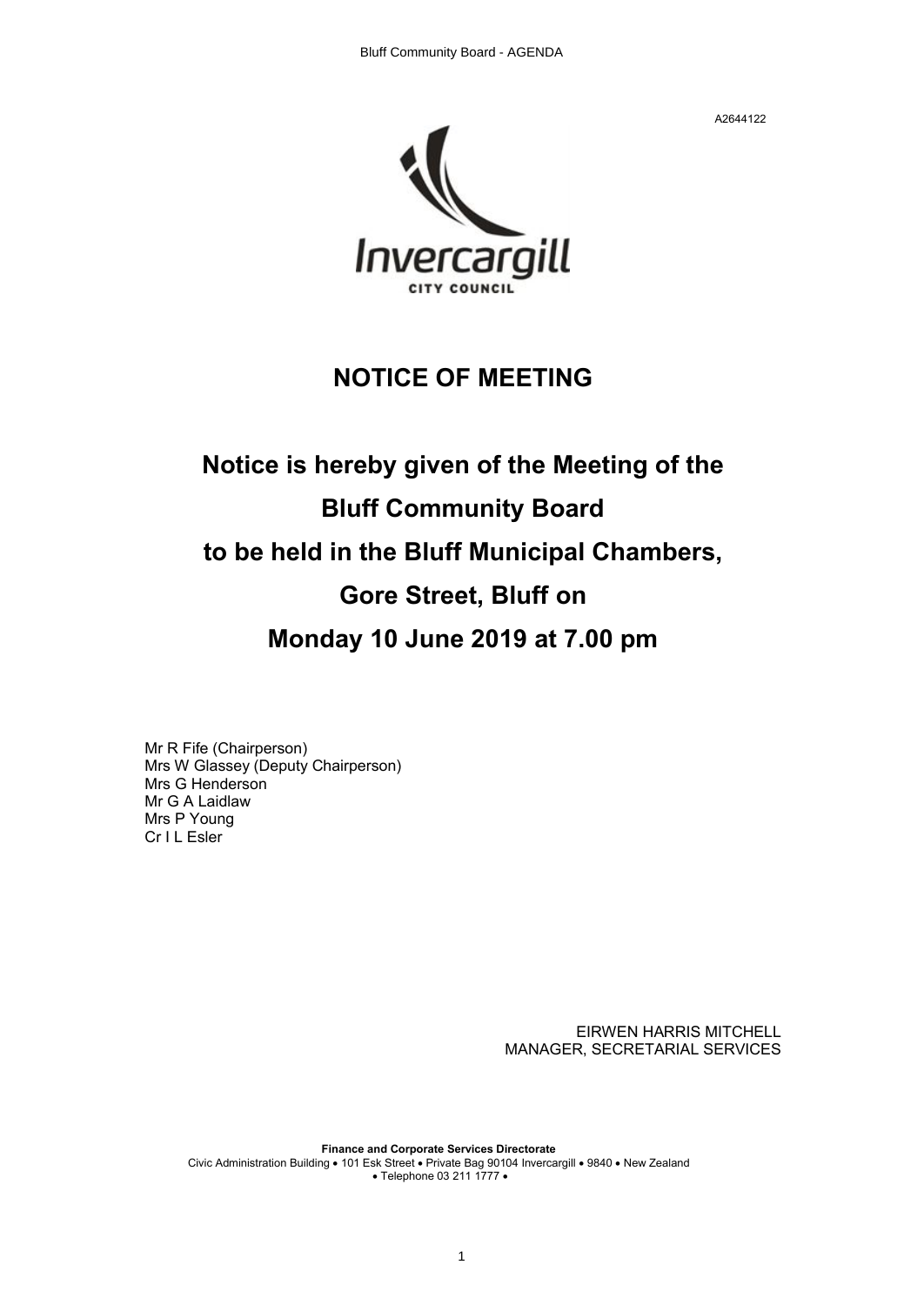## **Council's Values:**

| Responsibility   | Take ownership of decisions and outcomes, both collectively<br>and individually.<br>We willingly share our knowledge.<br>We acknowledge our mistakes, work to resolve them and learn<br>from them.<br>We give and receive feedback in a constructive manner to<br>resolve issues.<br>We do our job with total commitment. |
|------------------|---------------------------------------------------------------------------------------------------------------------------------------------------------------------------------------------------------------------------------------------------------------------------------------------------------------------------|
| Respect          | Everyone is important, as are their views.<br>We support and care for each other.<br>We stop to listen, learn and understand.<br>We communicate in an honest, up-front and considerate<br>$\bullet$<br>manner.<br>We maintain confidences and avoid hurtful gossip.<br>$\bullet$                                          |
| Positivity       | Always look on the bright side of life.<br>We are approachable, interested and friendly.<br>We are open and receptive to change.<br>٠<br>We acknowledge and praise the efforts of others.<br>$\bullet$<br>We work together as a team to get the job done.<br>$\bullet$                                                    |
| Above and Beyond | Take opportunities to go the extra mile.<br>We take the initiative to improve our work practices to get the<br>best results.<br>We challenge ourselves and each other to make it better.<br>We take pride in providing the best possible outcomes.<br>٠<br>We are ambassadors for our Council at all times.<br>$\bullet$  |

## **Council's Vision for the City:**

Enhance our City and preserve its character, while embracing innovation and change.

## **Council's Vision:**

We are an energised, fun and innovative team that makes it better for each other and our community.

## **Council's Mission:**

Making it better by making it happen.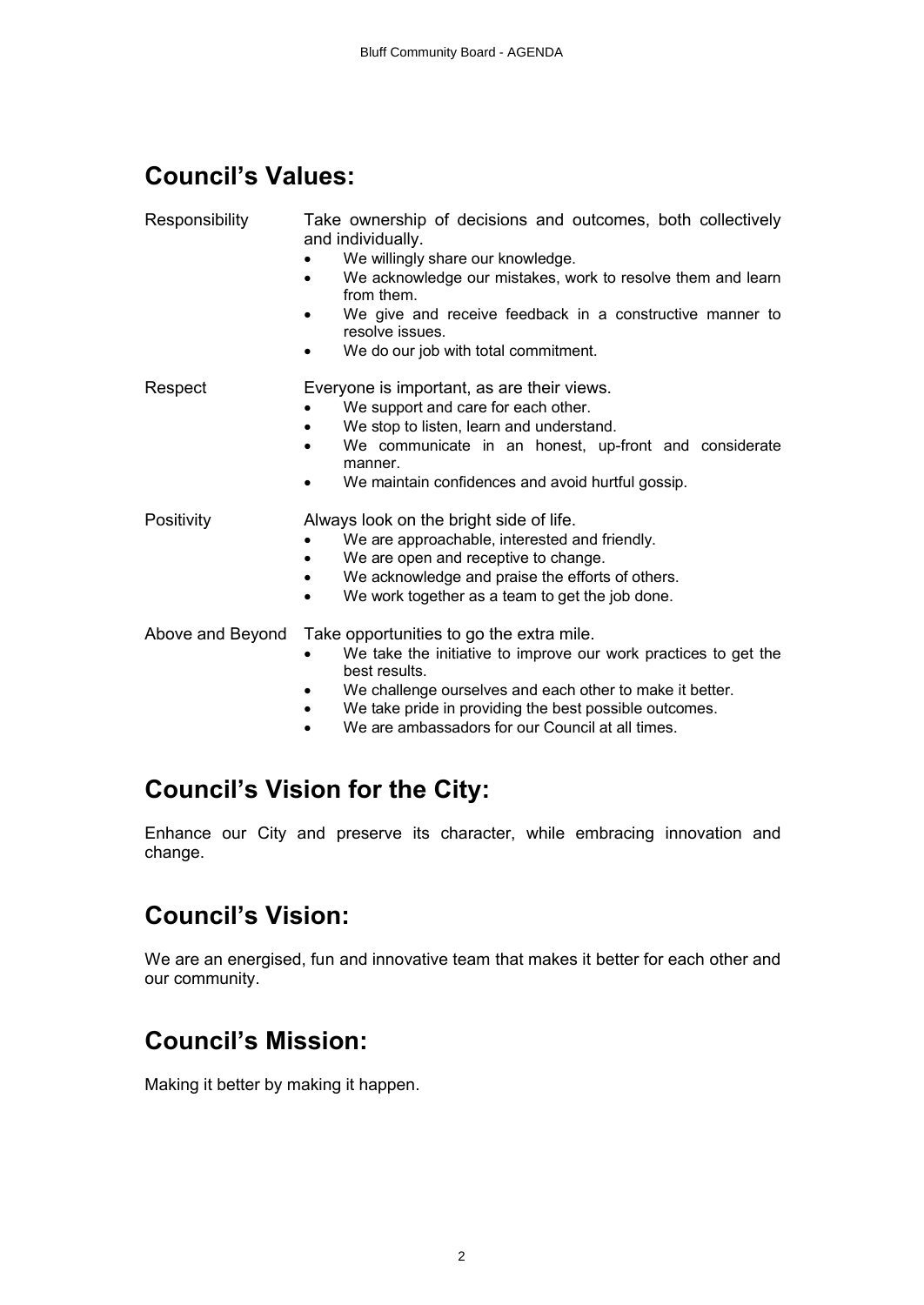## **A G E N D A**

|                |                                                         | Page |
|----------------|---------------------------------------------------------|------|
| 2 <sub>1</sub> | <b>APOLOGIES</b>                                        |      |
| 3.             | <b>PUBLIC FORUM</b>                                     |      |
| 4.             | <b>INTEREST REGISTER</b>                                | 4    |
| 5.             | <b>MINUTES OF THE MEETING HELD ON 13 MAY 2019</b>       | 6    |
| 6.             | <b>MATTERS ARISING</b>                                  |      |
| 7 <sub>1</sub> | <b>REPORT OF THE BLUFF PUBLICITY/PROMOTIONS OFFICER</b> | 11   |
| 8.             | <b>ACTION SHEET</b>                                     | 12   |
|                | <b>APPENDIX 1</b><br>8.1                                | 14   |
| 9.             | <b>CHAIRMAN'S REPORT</b>                                |      |

10. **URGENT BUSINESS**

\*\*\*\*\*\*\*\*\*\*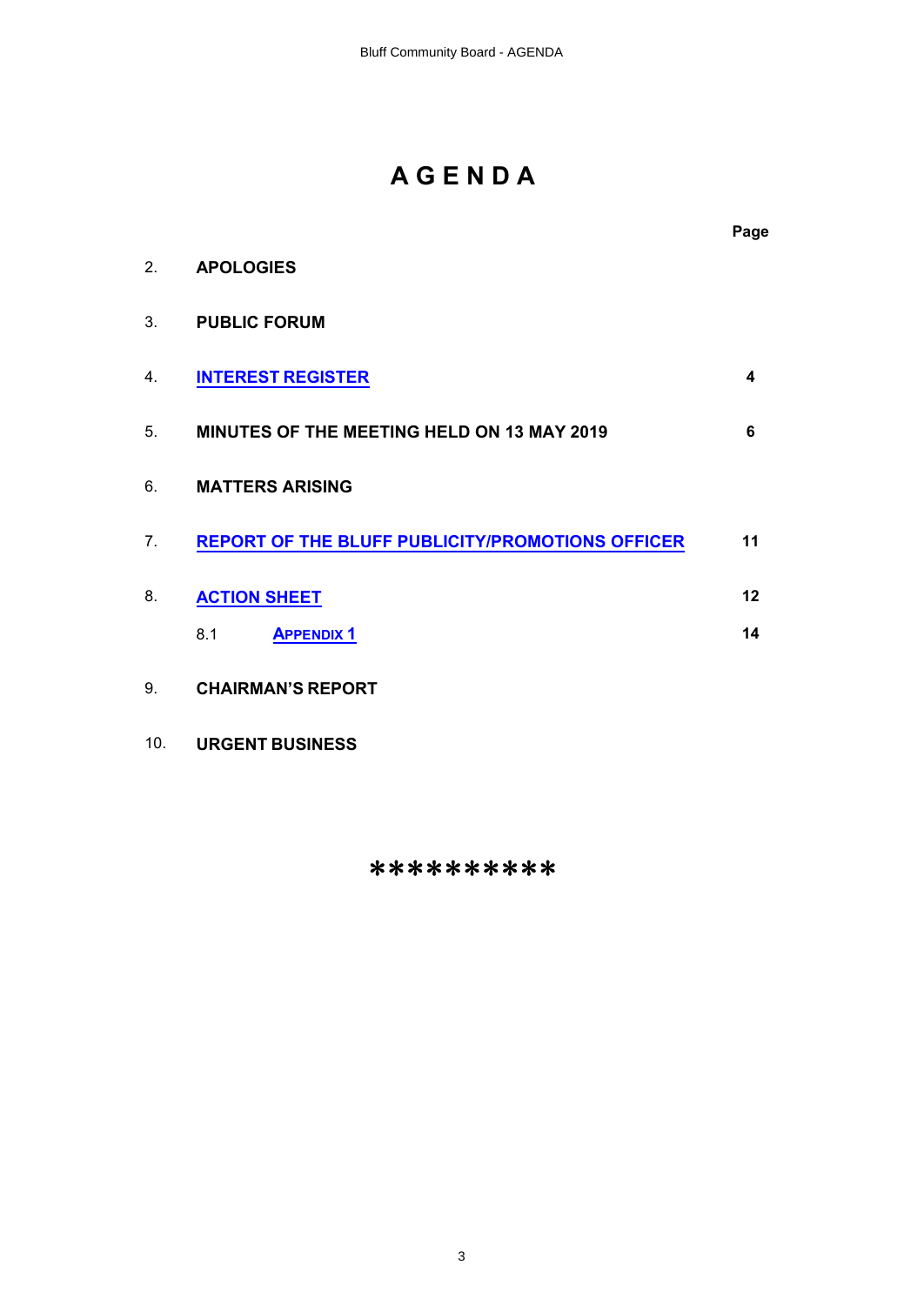# **BLUFF COMMUNITY BOARD**

## **INTEREST REGISTER**

<span id="page-3-0"></span>

| <b>ELECTED MEMBERS</b> |                                   |                               |  |  |
|------------------------|-----------------------------------|-------------------------------|--|--|
| <b>NAME</b>            | <b>ENTITY</b><br><b>INTERESTS</b> |                               |  |  |
|                        | Invercargill City Council         | Councillor                    |  |  |
| <b>Cr Allan Arnold</b> | Ziff's Café Bar Ltd               | <b>Executive Director</b>     |  |  |
|                        | <b>Buster Crabb Ltd</b>           | <b>Executive Director</b>     |  |  |
|                        | Ziff's Tour Ltd                   | <b>Executive Director</b>     |  |  |
|                        | Ziff's HR Ltd                     | <b>Executive Director</b>     |  |  |
|                        | Ziff's Trust                      | <b>Trustee Administrator</b>  |  |  |
|                        | <b>NZMCA</b>                      | Member                        |  |  |
|                        | Southland Aero Club               | Member                        |  |  |
|                        | Invercargill Club                 | Member                        |  |  |
|                        | Invercargill East Rotary          | Member                        |  |  |
|                        | <b>Invercargill City Council</b>  | Councillor                    |  |  |
| <b>Cr Lloyd Esler</b>  | <b>Bluff Community Board</b>      | <b>Council Representative</b> |  |  |
|                        | <b>Bluff Maritime Museum</b>      | <b>Council Representative</b> |  |  |
|                        | Otatara Landcare Group            | Member                        |  |  |
|                        | <b>Bluff Community Board</b>      | Chairman                      |  |  |
| <b>Raymond Fife</b>    | <b>Bluff Charitable Trust</b>     | Chairman                      |  |  |
|                        | <b>Bluff Maritime Museum</b>      | Chairman                      |  |  |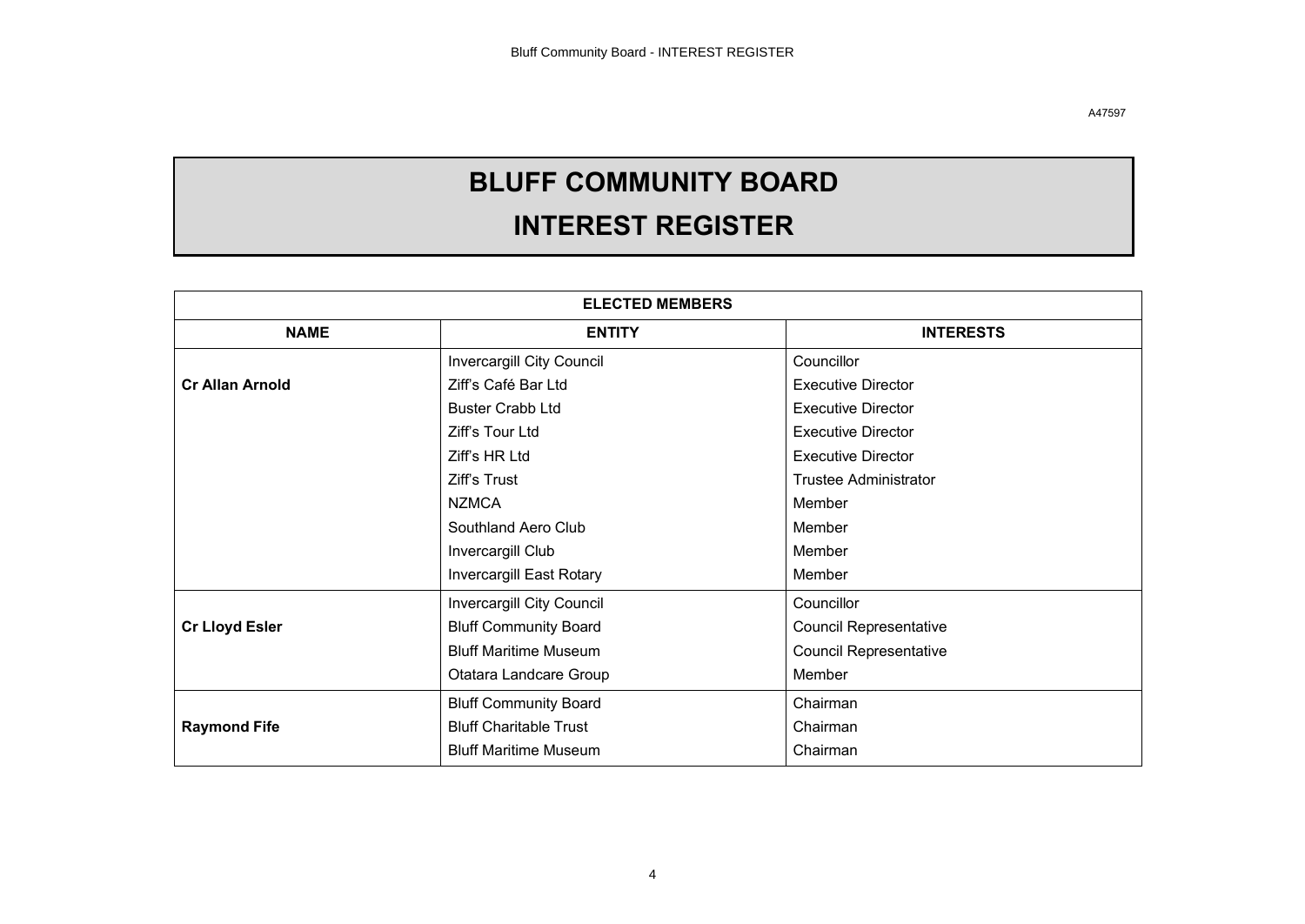| <b>ELECTED MEMBERS</b> |                                              |                     |  |  |
|------------------------|----------------------------------------------|---------------------|--|--|
| <b>NAME</b>            | <b>ENTITY</b>                                | <b>INTERESTS</b>    |  |  |
|                        | <b>Bluff Community Board</b>                 | Deputy Chair        |  |  |
| <b>Wyma Glassey</b>    |                                              |                     |  |  |
|                        | <b>Bluff Community Board</b>                 | <b>Board Member</b> |  |  |
| Gloria Henderson       |                                              |                     |  |  |
|                        | <b>Bluff Community Board</b>                 | <b>Board Member</b> |  |  |
| <b>Graham Laidlaw</b>  |                                              |                     |  |  |
|                        | <b>Bluff Community Board</b>                 | <b>Board Member</b> |  |  |
| <b>Patricia Young</b>  | Awarua Whanau Services                       | Manager             |  |  |
|                        | Te Rau Aroha Marae (Bluff)                   | Komiti Member       |  |  |
|                        | Maori Advisory Group for Invercargill Police | Member              |  |  |
|                        | Children Protection Panel Oranga Tamariki    | Member              |  |  |
|                        | Governance for Southland Help                | Member              |  |  |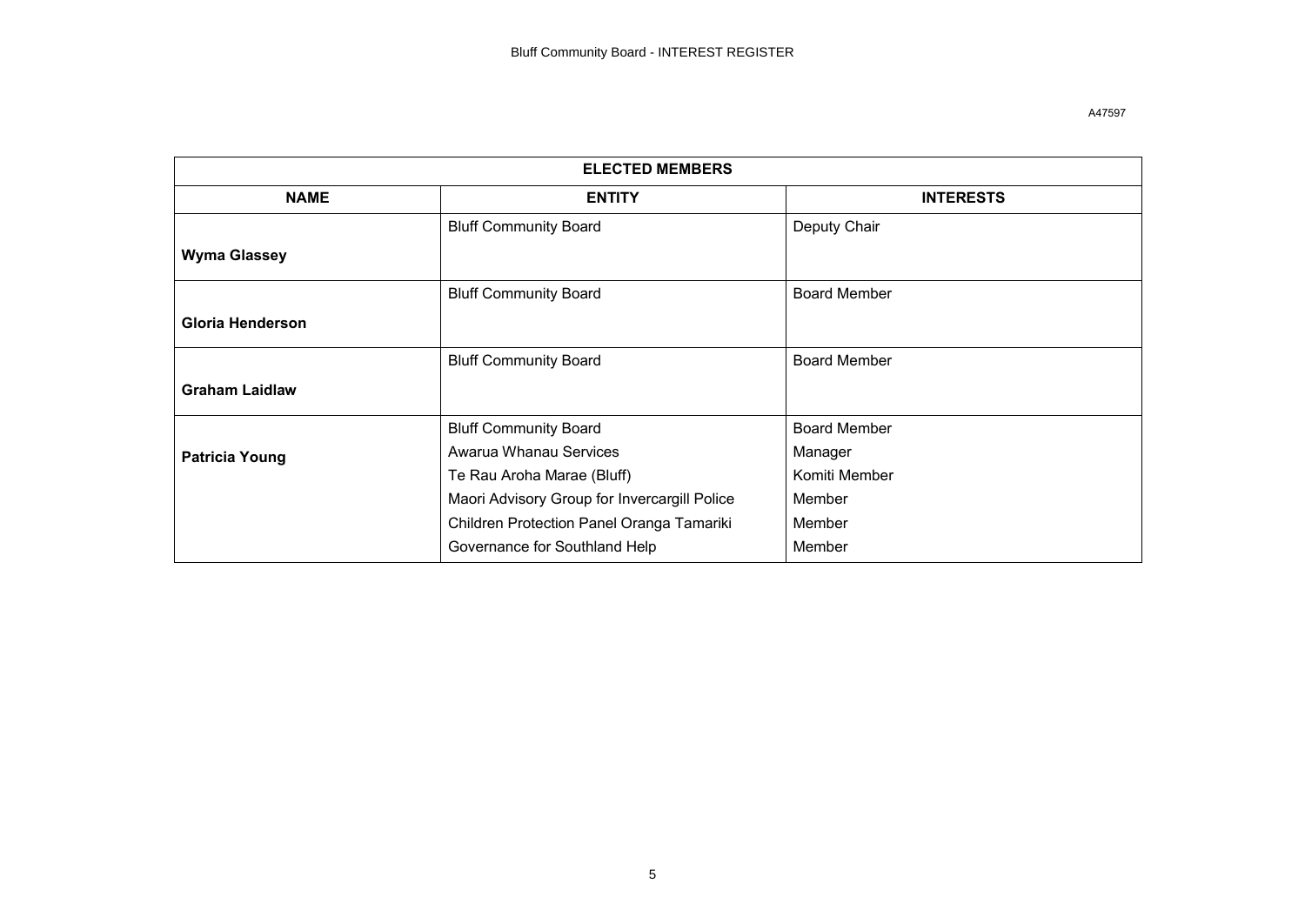#### **MINUTES OF A MEETING OF THE BLUFF COMMUNITY BOARD HELD IN THE BLUFF MUNICIPAL CHAMBERS, GORE STREET, BLUFF ON MONDAY 13 MAY 2019 AT 7.00 PM**

- **PRESENT:** Mr R Fife (Chair) Mrs W Glassey Mr G A Laidlaw Cr I L Esler
- **IN ATTENDANCE:** Cr G D Lewis Cr A J Arnold Mr R Pearson – Manager Roading Mrs N Allan – Service Centre Manager Mr L Beer – Bluff Publicity/Promotions Officer Ms L Kuresa – Committee Secretary

#### 1. **APOLOGY**

Mrs G Henderson and Mrs P Young.

Moved Cr Esler, seconded W Glassey and **RESOLVED** that the apologies be accepted.

#### 2. **PUBLIC FORUM**

#### 2.1 **Jetty in the Vicinity of the Bluff Maritime Museum**

The Chairman explained that the South Port Chief Executive, Nigel Gear and Infrastructure Manager, Frank O'Boyle would be presenting to the 10 June Board Meeting and not at this meeting.

#### 2.2 **Bluff Community Vision**

Heather Ryan from the Bluff Promotions Committee was in attendance to speak to this item.

Ms Ryan said that the Community Vision for Bluff was a document created from a working group in a survey given to Bluff residents. The document had been presented to Council and could be viewed at the Bluff Library. The outcome of the Bluff survey highlighted that some local residents were passionate about the environment and wanted to make improvements to the area for local and visitors. The Chairman noted that the response from the local residents to the survey was acceptable but not as good as he would have liked. The living document had gathered a collection of great ideas but in its current form it was taking away from the community clarity on the current state of things. It did not inform of initiatives that were already achieved or planned and came across as an enthusiastic and ambitious wish list. In order to give life to the document by using the data already collected for the vision, she requested that the Bluff Community Board invest in raising the document to a level that informed readers and gave users guidance to include the history, background, current state and future plan of the vision under existing heading "Our goals".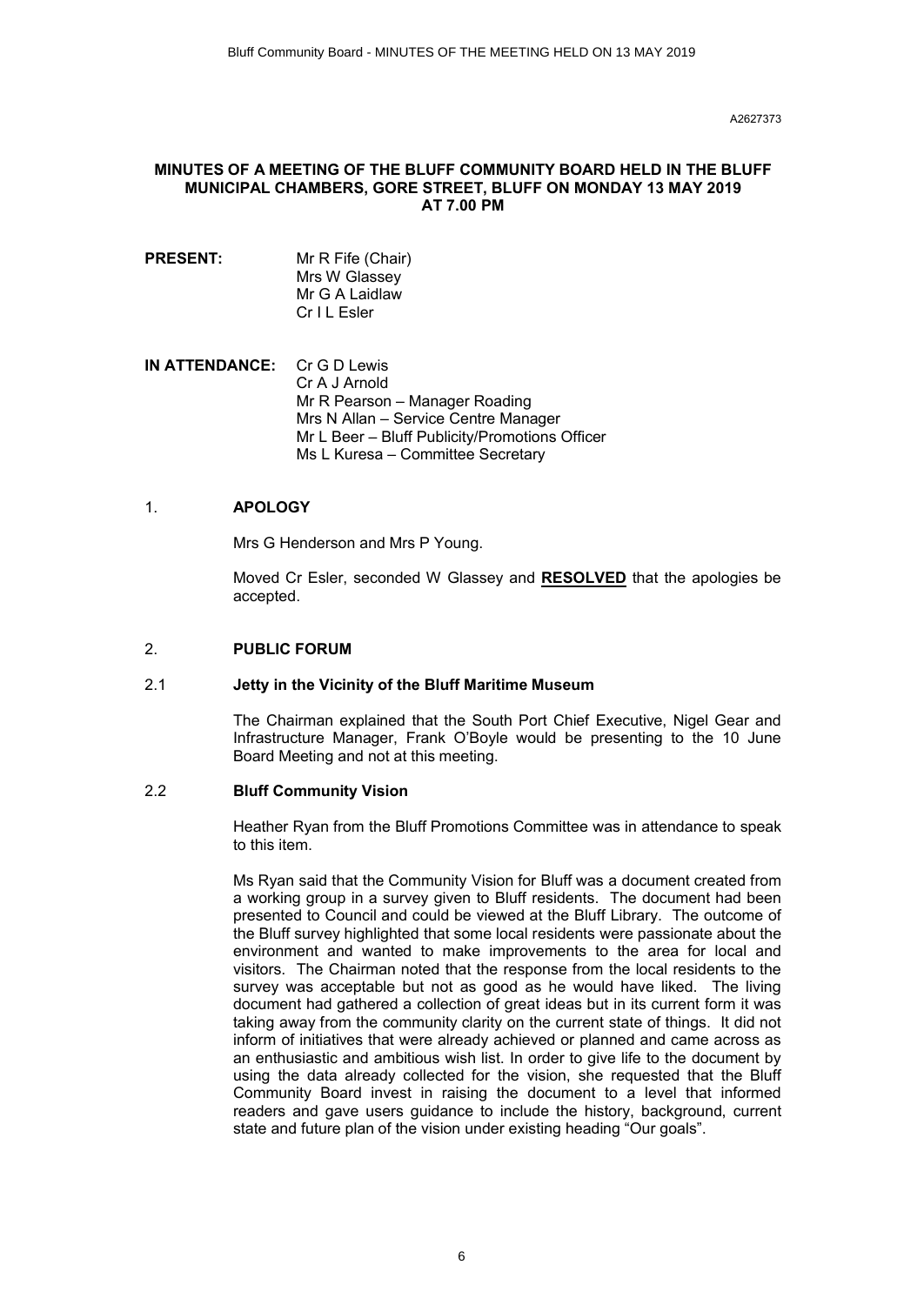It would mean that any individual, organisations and community group, business or government body could pin point where Bluff was at in terms of achieving its goals and if there were any new initiatives, did it meet the expectations around "Our goals". This would enable groups to work together on projects knowing their area of expertise. The document could identify issues of a project outside the scope of the group to do or to solve. If this was added to the working document, it would inform the greater community of progress to date in identifying the stumbling blocks. With this addition, a solution could already exist in the local community once they were informed. If funding and resources were needed from government departments or councils, the community could view where their input was required in terms of meeting the goals. The document could allow a section that showed it was updating and engaging residents and allow for a section as to why an initiative had to be stalled or shelved due to the resources or current climate. If this was included it would mean that any planning in progress to date would not be lost as it may be able to be picked up again in the future.

The Chairman thanked Ms Ryan for taking the time to present to the Board. He said that Ms Ryan had raised some valid points and explained that the Bluff Community Vision was a living document that was broad in its scope. It had been decided that the community would meet twice a year to go over where Bluff was at and come up with any ideas that could be added or taken out of it.

#### 2.2 **Emergency Management Southland**

Jane McAlister was in attendance to speak to this item.

The Bluff Community Response Plan was tabled and Ms McAlister took the meeting through it.

Cr Esler suggested that "breach of reservoir" could be added to the other possible flooding scenarios and it could be a potential for the dam breached as well. There was a flood in Bluff when the reservoir breached and he was not sure about the possibility of that happening again.

Moved R Fife, seconded Cr Esler and **RESOLVED** that the Bluff Community Response Plan be endorsed by the Bluff Community Board.

#### 3. **INTEREST REGISTER**

Moved Cr Esler, seconded W Glassey and **RESOLVED** that the Interest Register be received.

#### 4. **MINUTES OF THE MEETING HELD ON 25 MARCH 2019**

Moved G Laidlaw, seconded W Glassey and **RESOLVED** that the minutes be accepted as a true and correct record with the amendment that W Glassey should be "Mrs" and not "Mr".

#### 5. **MATTERS ARISING**

Nil.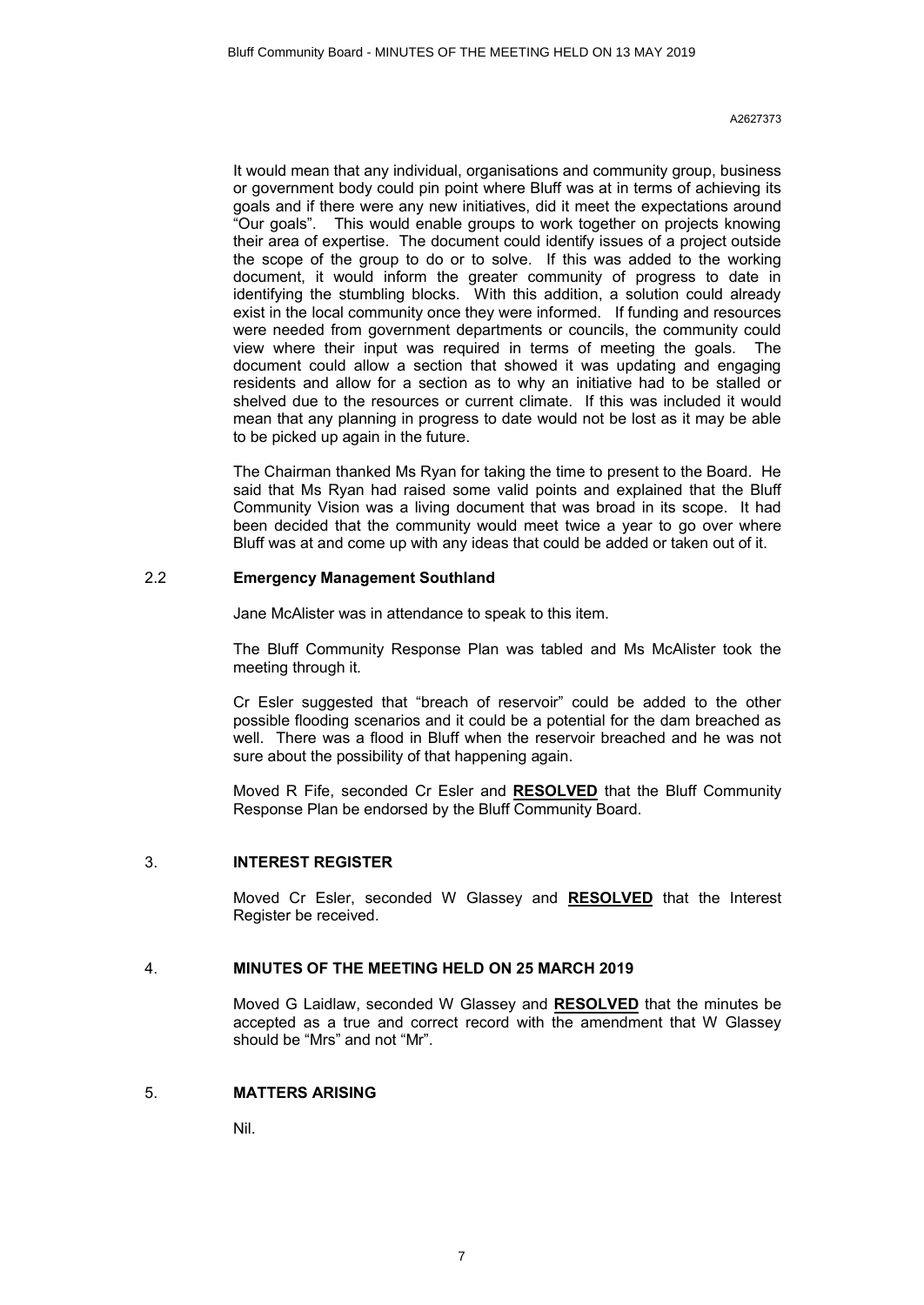#### 6. **REPORT OF THE BLUFF PUBLICITY/PROMOTIONS OFFICER**

Moved Cr Esler, seconded G Laidlaw and **RESOLVED** that the report be received.

Mr Beer took the meeting through the report.

#### 7. **BLUFF ACTION SHEET**

Mr Hawkes from Environment Southland was in attendance to update the Board on the Bluff Cycleway.

Mr Hawkes reported that approval had been given by land owners and Kiwi Rail to proceed with this matter but it was a funding issue. Funding application for this had been sent to NZTA but he had not heard what the outcome of it was. He asked the Board to write a letter of support to NZTA as this could speed up the process of the funding application.

The Board discussed this matter further and agreed to write a letter of support to NZTA as Mr Hawkes had requested. The Chairman thanked Mr Hawkes for updating the Board on this important matter.

Mr Pearson took the meeting through the Action Sheet.

In response to a question as to whether the owners of the camping ground were able to set their own charges if the land was leased, Mr Pearson said he was unsure but he would find out and come back to the Board.

**Moved** G Laidlaw, seconded Cr Esler that the report be received;

AND THAT

The Board writes a letter supporting the funding application that has been lodged with NZTA.

The Chairman informed the meeting that there was a dog area where the dogs could be off-leash at the old rugby league grounds but people have commented that it was a narrow street and limited parking area. Members of the public had asked if was possible to utilise the parking area that was around the grounds because it was a long walk over rough ground, particularly for the elderly. It was also suggested that the gates be shifted so people could not drive up on the paddock.

After discussion, it was identified that not many people knew where the ground was due to lack of signage, unless they had a map of Bluff, Mr Pearson explained he would look into this matter and report back to the next Board meeting.

The Chairman queried the speed limit at Stirling Point as there were a number of vehicles driving fast over the hill which was a concern. The restaurant owner in that area had asked if it was possible to have some sort of speed restriction as people drove over the top of the hill, Mr Pearson explained that it could be a matter of putting a speed advisory up but the speed limit could not be changed without significant consultation, which was the normal process.

The motion, now being put, was **RESOLVED** in the **affirmative.**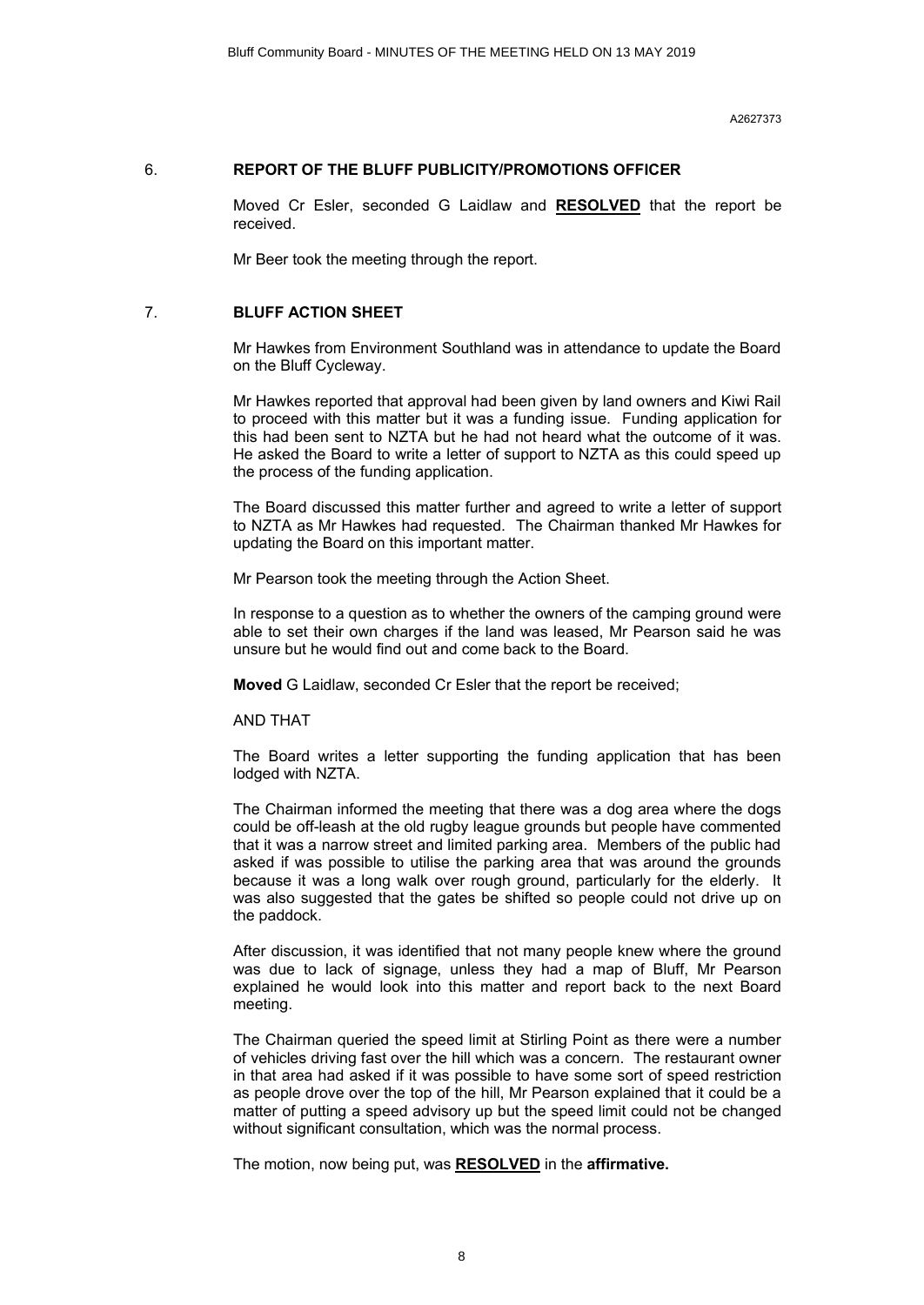#### 8. **CHAIRMAN'S REPORT**

The report was tabled and the Chairman took the meeting through it.

#### 8.1 **Community Board Conference**

The Chairman reported that he, Mr Laidlaw and Mrs Henderson attended the Community Board Conference and the theme was 'Community Boards in a time of change'. There was a lot of worthwhile information and sharing of experience with other community boards throughout the country. He noted that it was well attended by all community boards across New Zealand.

#### 8.3 **OMV Oil and Gas Meeting**

The Chairman reported that he attended a meeting at Environment Southland. Environment Southland had made a commitment to come back to the Great South Base and drill. It would not be happening in the next year as there was a consents process to go through before work could happen. Environment Southland had the license to carry that out once they get all the consents in place but it was not an easy process.

#### 8.4 **Anzac Day Parade**

The Chairman reported that the Anzac Parade was well attended.

#### 8.5 **Bluff Community Vision**

The Chairman suggested that the Board needed to look at doing a letter box drop to all community residents to keep people informed of the Bluff Community Vision.

Moved R Fife, seconded G Laidlaw and **RESOLVED** that a letter box drop be carried out of the Bluff Community Vision to all Bluff households.

#### 8.6 **Southland DisAbility**

The Bluff Community Board viewed this matter with concern.

Moved R Fife, seconded W Glassey and **RESOLVED** that the report be received.

#### 9. **FINANCIAL STATEMENTS**

Moved R Fife, seconded Cr Esler and **RESOLVED** that the report be received.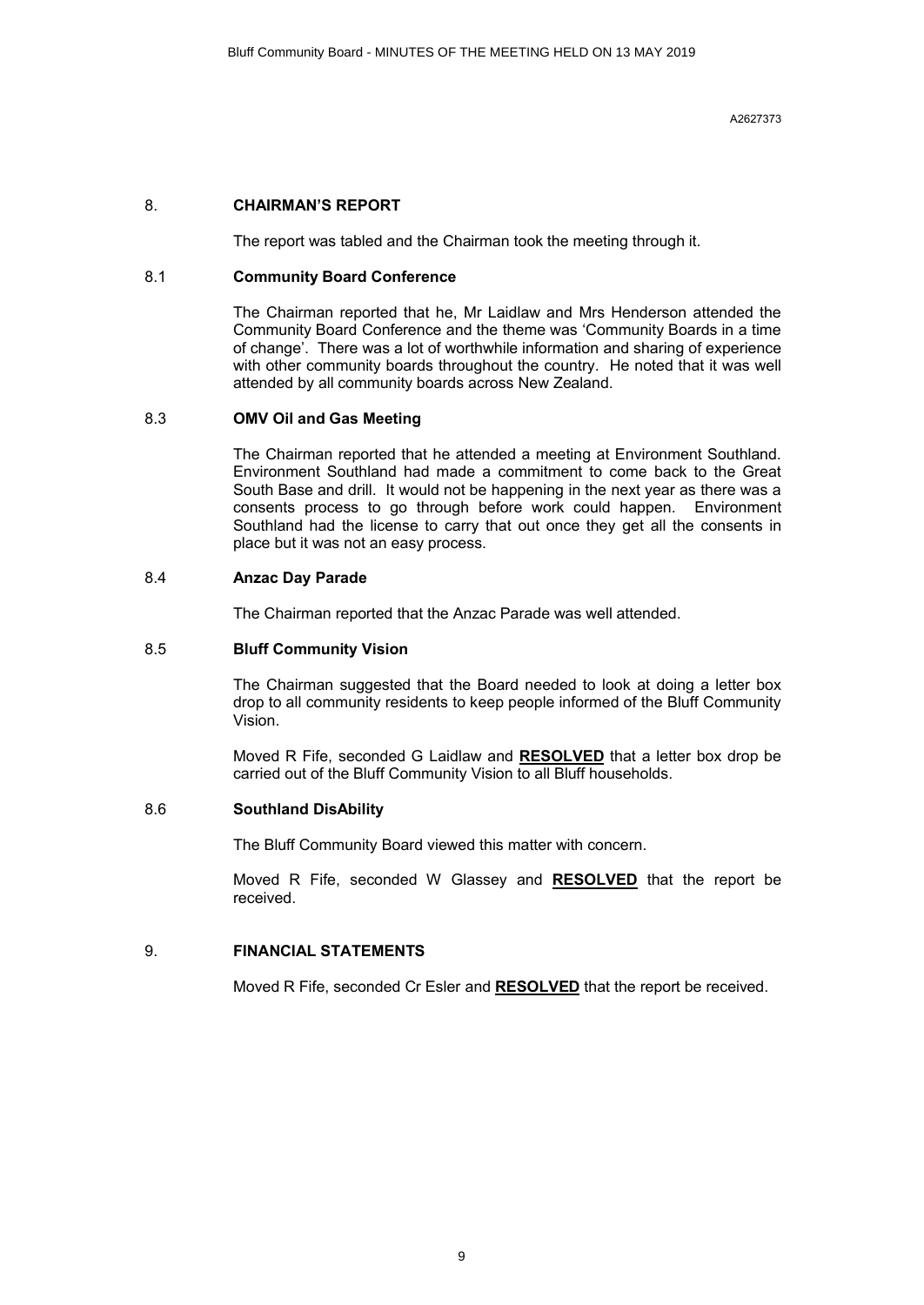#### 10. **URGENT BUSINESS**

#### 10.1 **Omaui Track**

Cr Esler reported that there was good progress made on the Omaui Track. He reported that he had 20 SIT students doing gravelling tomorrow with 15 more bags of gravel being delivered within the next six weeks. A public meeting would be held on Tuesday 4 June at the Omaui Camp, to give the community an outline of the track project and the general history of the area.

#### 10.2 **Green Point**

The Chairman reported that he had received contact from Parks regarding the Green Point walkway advising that they would be upgrading that area and replace the boards. He asked Cr Esler if he could assist with any additional information and photos to what was currently on the board and Cr Esler agreed he would be happy to assist.

There being no further business, the meeting finished at 8.27 pm.

\*\*\*\*\*\*\*\*\*\*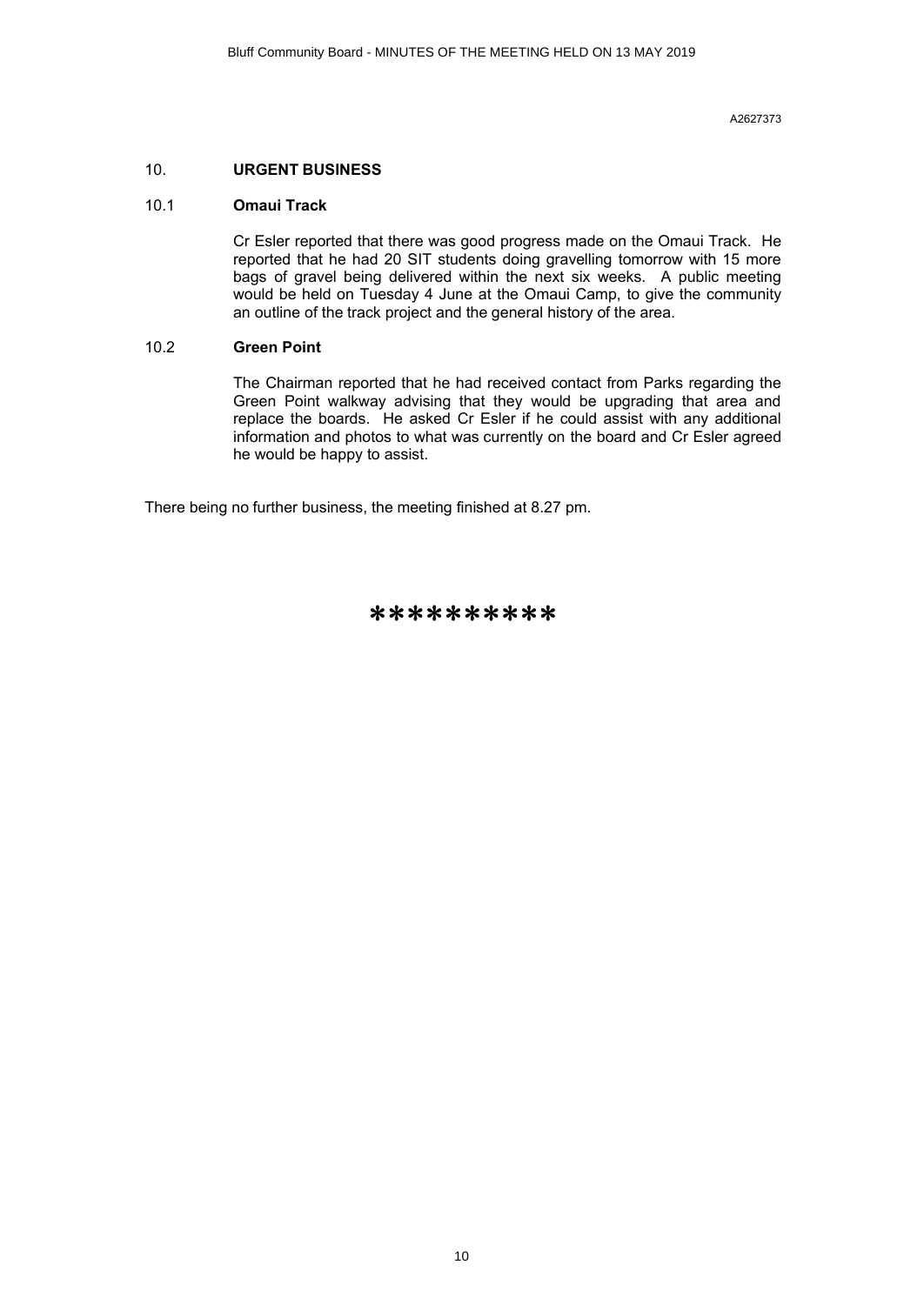#### <span id="page-10-0"></span>**TO: BLUFF COMMUNITY BOARD**

#### **FROM: LINDSAY BEER - BLUFF PUBLICITY/PROMOTIONS OFFICER**

#### **MEETING DATE: MONDAY 10 JUNE 2019**

#### **REPORT OF THE BLUFF PUBLICITY/PROMOTIONS OFFICER**

#### **RECOMMENDATIONS**

**It is recommended that this report be received.**

#### **BLUFF OYSTER AND FOOD FESTIVAL – SATURDAY 25 MAY 2019**

As previously reported our media publicity prior to the Festival was as it has been the last three years designed to create awareness around the event rather than the need to sell tickets. Once again there was a good degree of interest in the event by media both locally and nationally.

#### **BLUFF OYSTER FRINGE FESTIVAL**

I assisted with some aspects of promotion of Cherie Chapman's Bluff Oyster Fringe Festival events leading up to the Oyster Festival.

The concept was only developed a short time before the Festival and consequently there was not a huge amount of lead in time. However, year one was primarily to create a starting point and I am sure that much more can be done around these events in the future.

At the time of this report Cherie and I were still to debrief on how the events went but this should occur in the near future.

#### **FESTIVAL DAY STREET MARKET**

Once again this year I assisted with the street market on Oyster Festival day and in the near future Bluff Promotions will make a decision on the group or project that the site fees will be donated to.

#### \*\*\*\*\*\*\*\*\*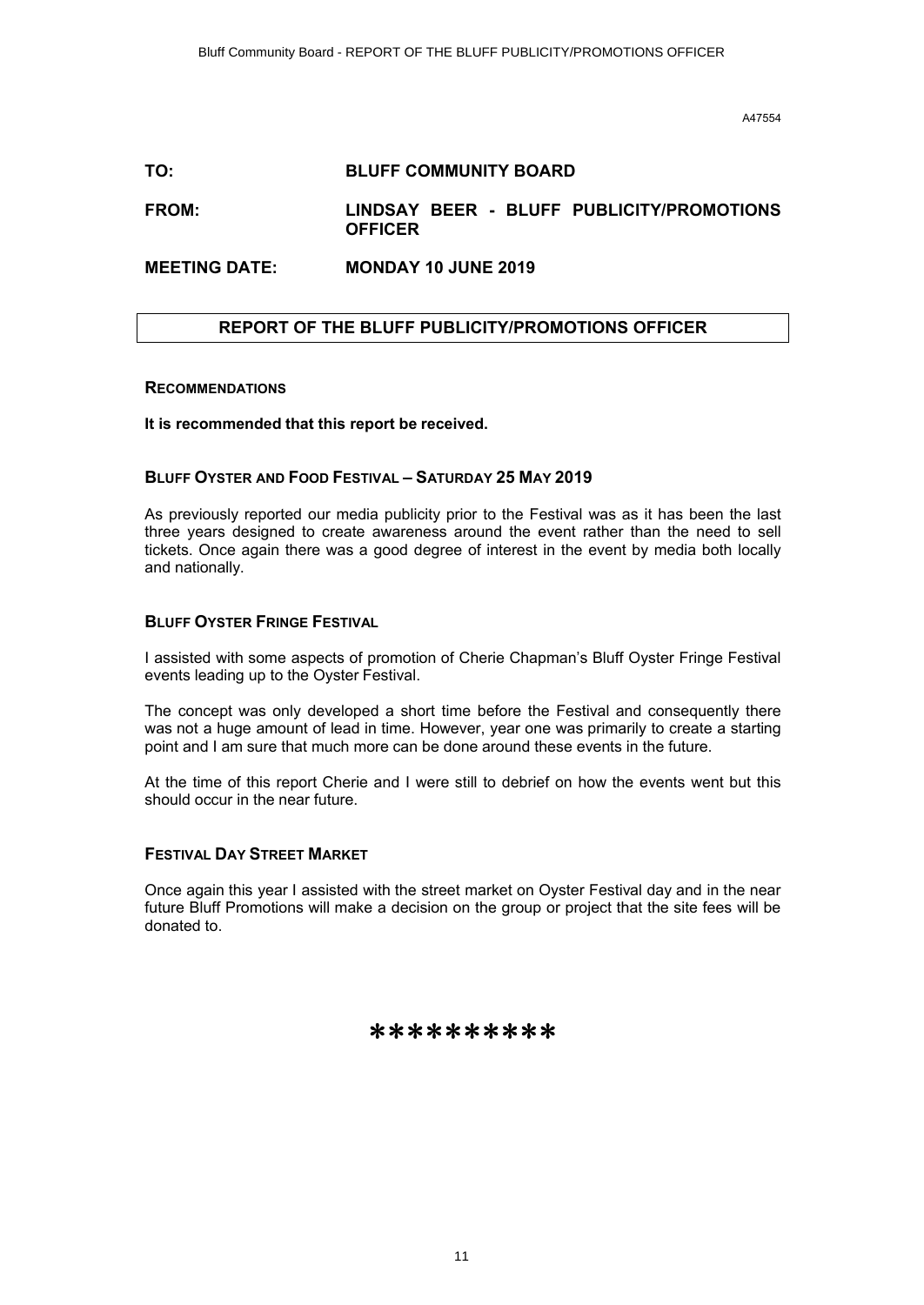#### <span id="page-11-0"></span>**TO: BLUFF COMMUNITY BOARD**

#### **FROM: RUSSELL PEARSON – ROADING MANAGER**

#### **MEETING DATE: MONDAY 10 JUNE 2019**

#### **BLUFF ACTION SHEET**

#### **SUMMARY**

This report provides an update on the Action Sheet.

#### **RECOMMENDATIONS**

#### **That report Bluff Action Sheet be received.**

#### **IMPLICATIONS**

| 1. | Has this been provided for in the Long Term Plan/Annual Plan?<br>Yes.                                                               |
|----|-------------------------------------------------------------------------------------------------------------------------------------|
| 2. | Is a budget amendment required?<br>No.                                                                                              |
| 3. | Is this matter significant in terms of Council's Policy on Significance?<br>No.                                                     |
| 4. | Implications in terms of other Council Strategic Documents or Council Policy?<br>None.                                              |
| 5. | Have the views of affected or interested persons been obtained and is any further<br>public consultation required?<br>Not required. |
| 6. | Has the Child, Youth and Family Friendly Policy been considered?<br>N/A                                                             |

#### **FINANCIAL IMPLICATIONS**

No financial issues have been raised.

#### **ACTION SHEET**

The Action Sheet has been attached *(*refer to *Appendix 1).* A number of the older items have been removed as they have been updated with new items from the last inspection.

Work on the Bluff to Invercargill cycle and walk way is planned to be tendered in July, with a recommendation to Council in the September round of meetings. This will allow the start of the construction works in October with an expectation at this stage of construction taking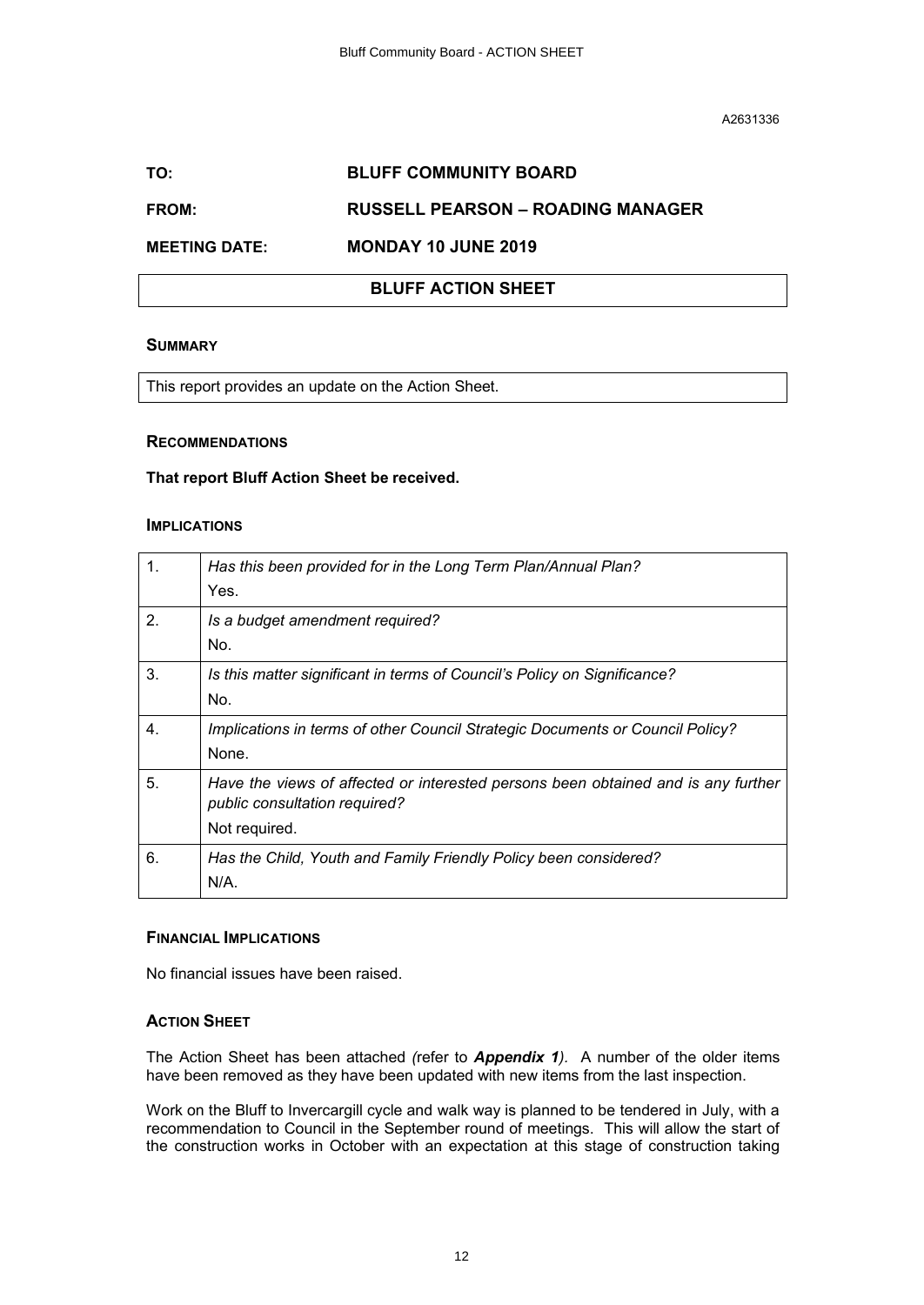approximately six months. There are still several approvals being worked on but these should be able to be completed to achieve this timeframe.

As noted in the Appendix, the hedge in Gore Street is planned to be trimmed by the next meeting. This will make this area tidier.

The Boat Ramp project will have a stakeholder meeting during late June to inform this group on the status of the project, how this can be progressed to the construction stage, how the issues are being worked through and in particular, the maximum size of boat which can use the ramp. Further discussion is also needed on what a suitable fee will be for use of the ramp.

\*\*\*\*\*\*\*\*\*\*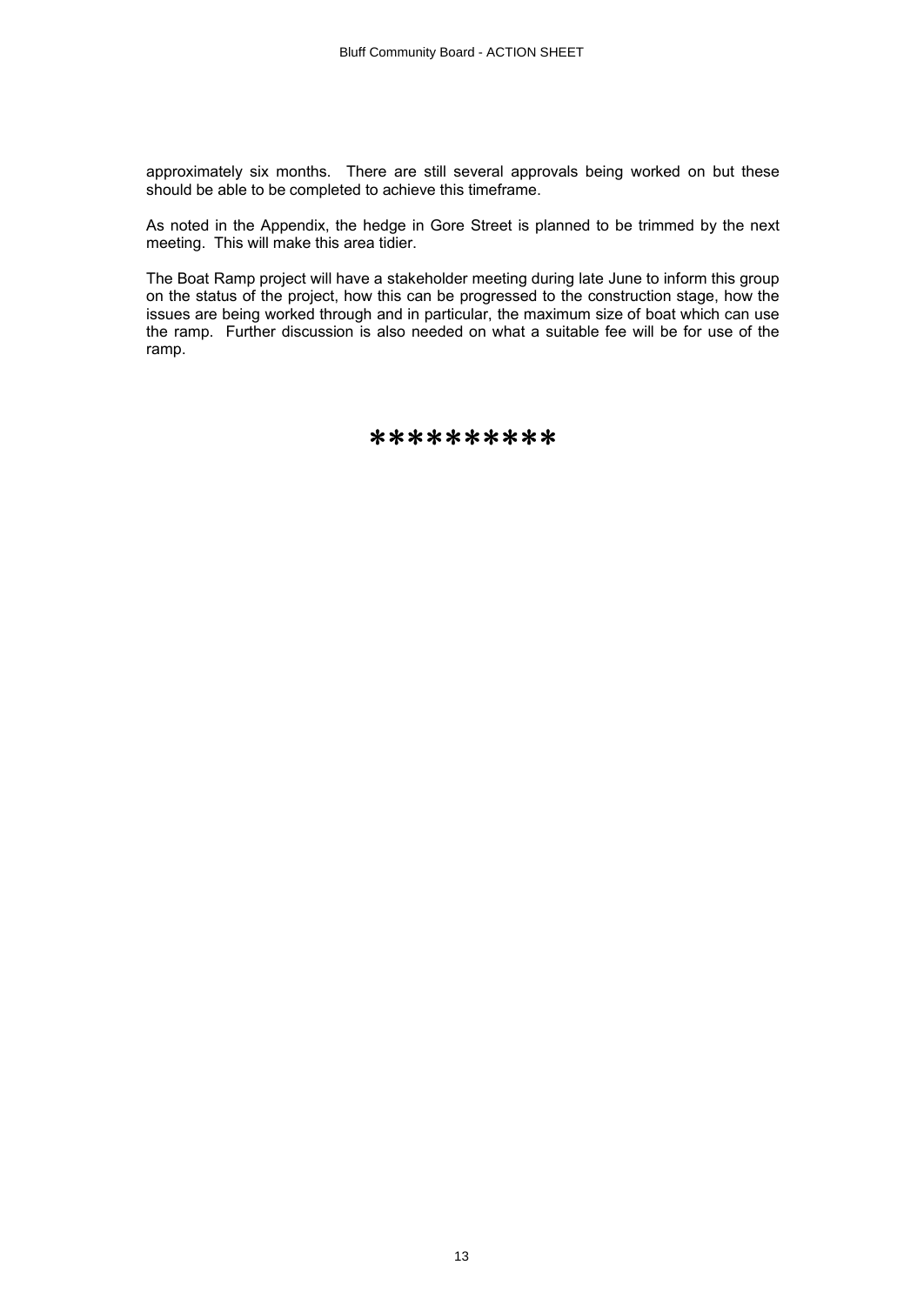**APPENDIX 1**

#### A2631635

#### **Bluff Inspection Action Sheet**

<span id="page-13-0"></span>

|               | Item Year Responsibility Area Issues |                                                                                     | <b>Actions</b>                                                                                                                                                                                                                                             | <b>ICC Contact</b>      | Anticipated Timeframe Completed |                   |
|---------------|--------------------------------------|-------------------------------------------------------------------------------------|------------------------------------------------------------------------------------------------------------------------------------------------------------------------------------------------------------------------------------------------------------|-------------------------|---------------------------------|-------------------|
|               | 2014 Reserves/Roading                | <b>Stirling Point</b>                                                               |                                                                                                                                                                                                                                                            | Parks - Russell Pearson |                                 | Updated by 2019-6 |
|               |                                      |                                                                                     | Area and parking around the sign.                                                                                                                                                                                                                          |                         |                                 |                   |
|               | 20 2014 Non Council                  | Boat ramp by museum                                                                 | Ongoing discussions on funding with Southport and ES.                                                                                                                                                                                                      | Parks                   |                                 | New Item in 2019  |
|               |                                      |                                                                                     |                                                                                                                                                                                                                                                            |                         |                                 |                   |
|               | 42 2016 Roading                      | Who will maintain the beautification alongside Ocean Beach Road by<br>the tank area | nvestigate options. Who is responsible for this area and the level of maintenance required has been tasked to contractor<br>Vo funding allocated in Annual Plan. Unresolved.                                                                               | Russell Pearson         |                                 | New Item in 2019  |
|               | 47 2016 Roading                      | Morrison's Beach signage                                                            | Waiting on sign installation.                                                                                                                                                                                                                              | Russell Pearson         | Completed                       |                   |
|               | 2018 Parks                           | Robinson Park softball                                                              | Parks will level and soil some of the outfield this autumn. No fencing planned. Edges of hill will be treated by spraying or                                                                                                                               | Parks                   | Completed                       |                   |
|               |                                      |                                                                                     | extra mowing. Toilet at Ocean Beach sports fields will be inspected to see if they are still serviceable and if so, key will be                                                                                                                            |                         |                                 |                   |
|               |                                      |                                                                                     | given to softball group to open and service them on days of play.<br>.<br>Grounds have been levelled and spraying of edges will take place in Spring time.                                                                                                 |                         |                                 |                   |
|               |                                      |                                                                                     | Still awaiting suitable weather.                                                                                                                                                                                                                           |                         |                                 |                   |
|               |                                      |                                                                                     | Half of the levelling of the outfield has been completed (holes being filled is a priority). Remainder of work to be completed.                                                                                                                            |                         |                                 |                   |
|               |                                      |                                                                                     | Key has been given to softball group to use toilets                                                                                                                                                                                                        |                         |                                 |                   |
|               | 3 2018 Parks                         | Ocean Beach sports fields                                                           | This sports field could be considered for dog off leads area. Parks to check this and consider what the implications are,                                                                                                                                  | Parks                   |                                 |                   |
|               |                                      |                                                                                     | e.g. fences etc. This is being considered by Council.<br>The bottom fields are still being used for sports so not appropriate for dog off leads area. Top field not yet confirmed.                                                                         |                         |                                 |                   |
|               |                                      |                                                                                     | Planning a visit with Animal Control to discuss all possible options.                                                                                                                                                                                      |                         |                                 |                   |
| 4 2018 Parks  |                                      | Rowing club beach erosion                                                           | Awaiting direction and discussion at the meeting.                                                                                                                                                                                                          | Parks                   |                                 |                   |
|               | 2018 Parks                           | Boat Ramp swimming                                                                  | Swimmer safety and conflict with boat use. Options need to be considered on how this can be resolved and progressed. A <b>Parks</b>                                                                                                                        |                         |                                 | New Item in 2019  |
|               |                                      |                                                                                     | check will be made if ES does have a bylaw regarding swimming.                                                                                                                                                                                             |                         |                                 |                   |
|               |                                      |                                                                                     | lylaw does not appear to offer clear direction on the issue.<br>The Board may wish to discuss and provide direction for the summer.                                                                                                                        |                         |                                 |                   |
|               |                                      |                                                                                     | Board met with the community in December.                                                                                                                                                                                                                  |                         |                                 |                   |
| 6 2018 Parks  |                                      | J G Ward Reserve                                                                    | Jehicles are using this area as access to the back of the sections. One property has put new gate onto the Reserve for                                                                                                                                     | Parks                   | Hold awaiting response          |                   |
|               |                                      |                                                                                     | access and Parks have received complaints. A joint Parks / Building Consents letter will be sent to the resident. There are<br>now 4 to 5 properties using this illegal access onto a Reserve. This needs the Board's support and residents asked to stop. |                         |                                 |                   |
|               |                                      |                                                                                     | Awaiting response from Building Consents.                                                                                                                                                                                                                  |                         |                                 |                   |
|               |                                      |                                                                                     |                                                                                                                                                                                                                                                            |                         |                                 |                   |
|               | 8 2018 Parks                         | Bluff Hill wilding pine removal                                                     | Bluff pest group have shown an interest in the removal of these trees. Parks have a programme in place to work on these Parks                                                                                                                              |                         |                                 |                   |
|               |                                      |                                                                                     | rees. The groups Health and Safety plans and methods need to be reviewed and checked.<br>Norks by contractor have been programmed.                                                                                                                         |                         |                                 |                   |
|               |                                      |                                                                                     | Two days of wilding pine removal completed (adjacent to Flagstaff Road). More will be undertaken when contractor is back.                                                                                                                                  |                         |                                 |                   |
|               |                                      |                                                                                     | The Parks Rangers Team Leaders is working closely with DOC - using a harvesting contractor to fell pines in close                                                                                                                                          |                         |                                 |                   |
|               |                                      |                                                                                     | proximity and space pines to get tops helicopter sprayed, this will need to be assessed annually for the next 5-10 years.<br>These works will require \$5k annually to be undertaken.                                                                      |                         |                                 |                   |
| 9 2018 Parks  |                                      | agan Street unformed - Noxious Plants                                               | ome gorse on road reserve adjacent to intersection.                                                                                                                                                                                                        | Russell Pearson         |                                 | Under action      |
|               |                                      |                                                                                     | Contractor tasked to spray. A check is being undertaken.                                                                                                                                                                                                   |                         |                                 |                   |
| 11 2018 Parks |                                      | Marine Parade hedge - opposite 7 day shop                                           | Can it be removed? Parks to check ownership and advise at the meeting.                                                                                                                                                                                     | Parks                   |                                 | New Item in 2019  |
|               |                                      |                                                                                     | his is partly on state highway, partly on railway land and if the hedge is removed will require fencing.                                                                                                                                                   |                         |                                 |                   |
|               | 2019 Solid Waste                     | <b>Bluff Refuse Transfer Site</b>                                                   | Malcolm Loan explained the compactor would be transferred from Invercargill. It will have more capacity than the current.                                                                                                                                  | Malcolm Loan            | Completed                       |                   |
|               |                                      |                                                                                     | The compactor is owned by the Contractor. Green waste is processed when there is sufficient material, which could be                                                                                                                                       |                         |                                 |                   |
|               |                                      |                                                                                     | annually.                                                                                                                                                                                                                                                  |                         |                                 |                   |
|               | 2019 Roading                         | Gore Street Road Verge (fuel tanks)                                                 | Mobil and the 2024 Group are working together to develop a plan for the area. Discussion held on how the area will                                                                                                                                         | Russell Pearson         | <b>Nov-19</b>                   |                   |
|               |                                      |                                                                                     | continue to be maintained after new plantings are installed. Suggestion that a grant could be provided to give time for<br>future costs to be considered in the Annual Plan. Comments about certainty of funding.                                          |                         |                                 |                   |
|               |                                      |                                                                                     | Further work with the planned cycleway and the work from the 2024 Group needs to be incorporated in a wider plan for the                                                                                                                                   |                         |                                 |                   |
|               |                                      |                                                                                     | area.                                                                                                                                                                                                                                                      |                         |                                 |                   |
|               | 2019 Roading                         | Foreshore Road by Shannon Street                                                    | upins had been sprayed and area could need a tidy up. Contractor to check.                                                                                                                                                                                 | Russell Pearson         | $Jun-19$                        |                   |
|               | 2019 Parks                           | Boat Ramp - Swimming Area                                                           | Current boat ramp funding does not include any swimming options. Discussion on the current parking of boats adjacent to                                                                                                                                    | Michele Frey            | Jul-19                          |                   |
|               |                                      |                                                                                     | he ramp which will need to be changed. Discussed the ES Clean Hull Boat Maintenance area and that ES was funding                                                                                                                                           |                         |                                 |                   |
|               |                                      |                                                                                     | his. It was noted that the Swimming Concept Area is included in the Bluff Strategic Plan.<br>Discussion with ES still required regarding Wash-down Area. Wider stakeholder workshop to confirm detailed design of                                          |                         |                                 |                   |
|               |                                      |                                                                                     | boat ramp planned for July.                                                                                                                                                                                                                                |                         |                                 |                   |
| 5 2019 Parks  |                                      | Gore Street - Hedge by Morrison's Beach                                             | Agreed that a major trim would be undertaken before a decision is made to remove it.                                                                                                                                                                       | <b>Michele Frey</b>     | Jun-19                          |                   |
|               |                                      |                                                                                     | Trimming of the hedge planned in June.                                                                                                                                                                                                                     |                         |                                 |                   |
|               | 6 2019 Roading                       | Stirling Point                                                                      | ootpath is still awaiting decisions. Parking Options Study is planned by Stafford Group. Vegetation around the viewing                                                                                                                                     | Russell Pearson         | Jul-19                          |                   |
|               |                                      |                                                                                     | latform needs a tidy. Light at sign is damaged and needs repaired.<br>Contractor instructed to repair light. Report to be discussed at future workshop with Board and Councillors.                                                                         |                         |                                 |                   |
|               |                                      |                                                                                     |                                                                                                                                                                                                                                                            |                         |                                 |                   |
|               | 7 2019 Roading                       | Gun Pit road Carpark                                                                | OOC keen to work with Council on a carparking option and DOC planning further improvements. Further investigation<br>needed into what carparking is possible. Road into the area is unsealed and needs to be sealed if used as carpark.                    | Russell Pearson         | 43647                           |                   |
|               |                                      |                                                                                     | Concepts are contained in the Strategic Plan.                                                                                                                                                                                                              |                         |                                 |                   |
|               |                                      |                                                                                     | This work needs tied into Stirling Point actions.                                                                                                                                                                                                          |                         |                                 |                   |